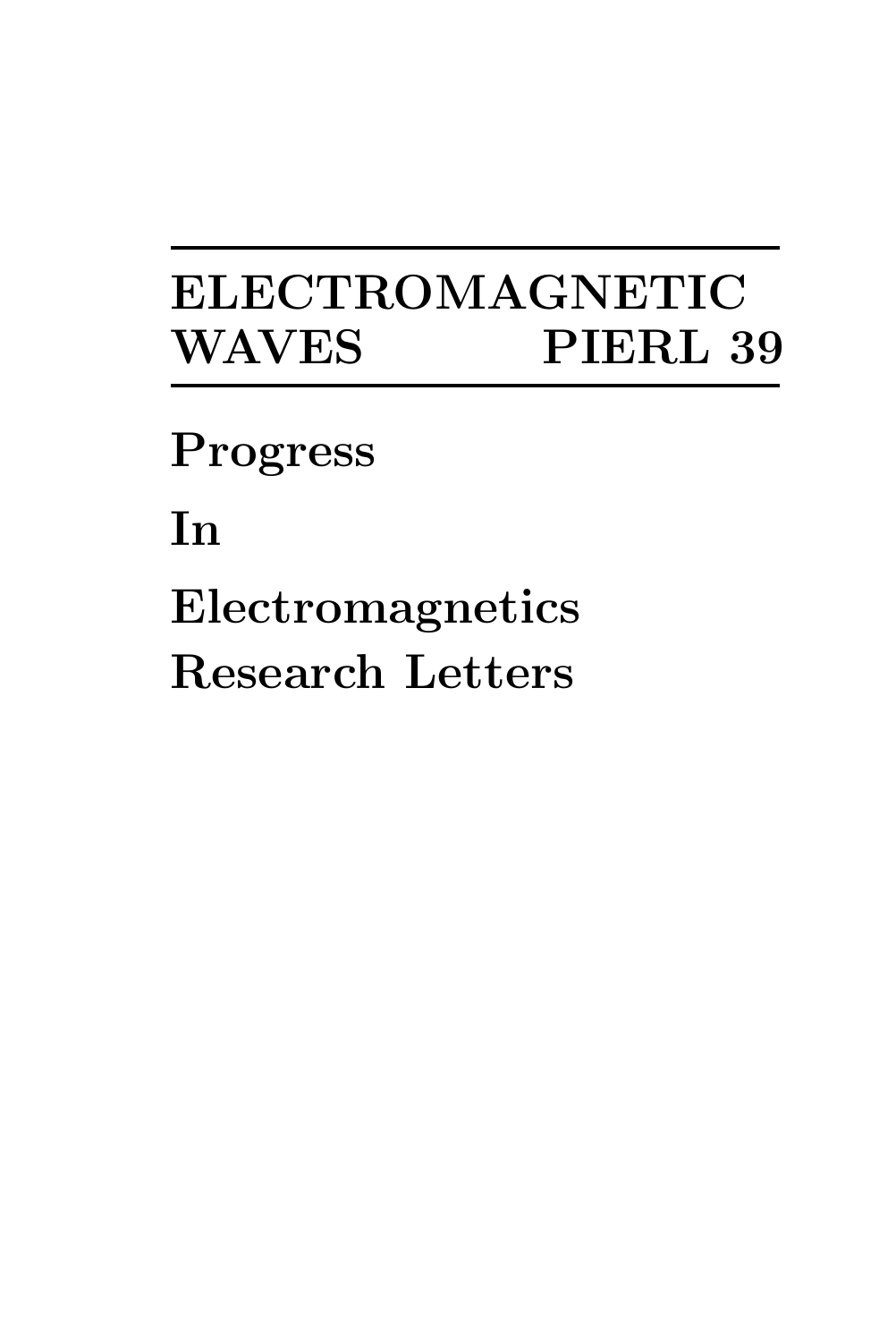°c 2013 EMW Publishing. All rights reserved.

No part of this publication may be reproduced. Request for permission should be addressed to the Publisher.

All inquiries regarding copyrighted material from this publication, manuscript submission instructions, and subscription orders and price information should be directed to: EMW Publishing, P. O. Box 425517, Kendall Square, Cambridge, Massachusetts 02142, USA.

E-ISSN 1937-6480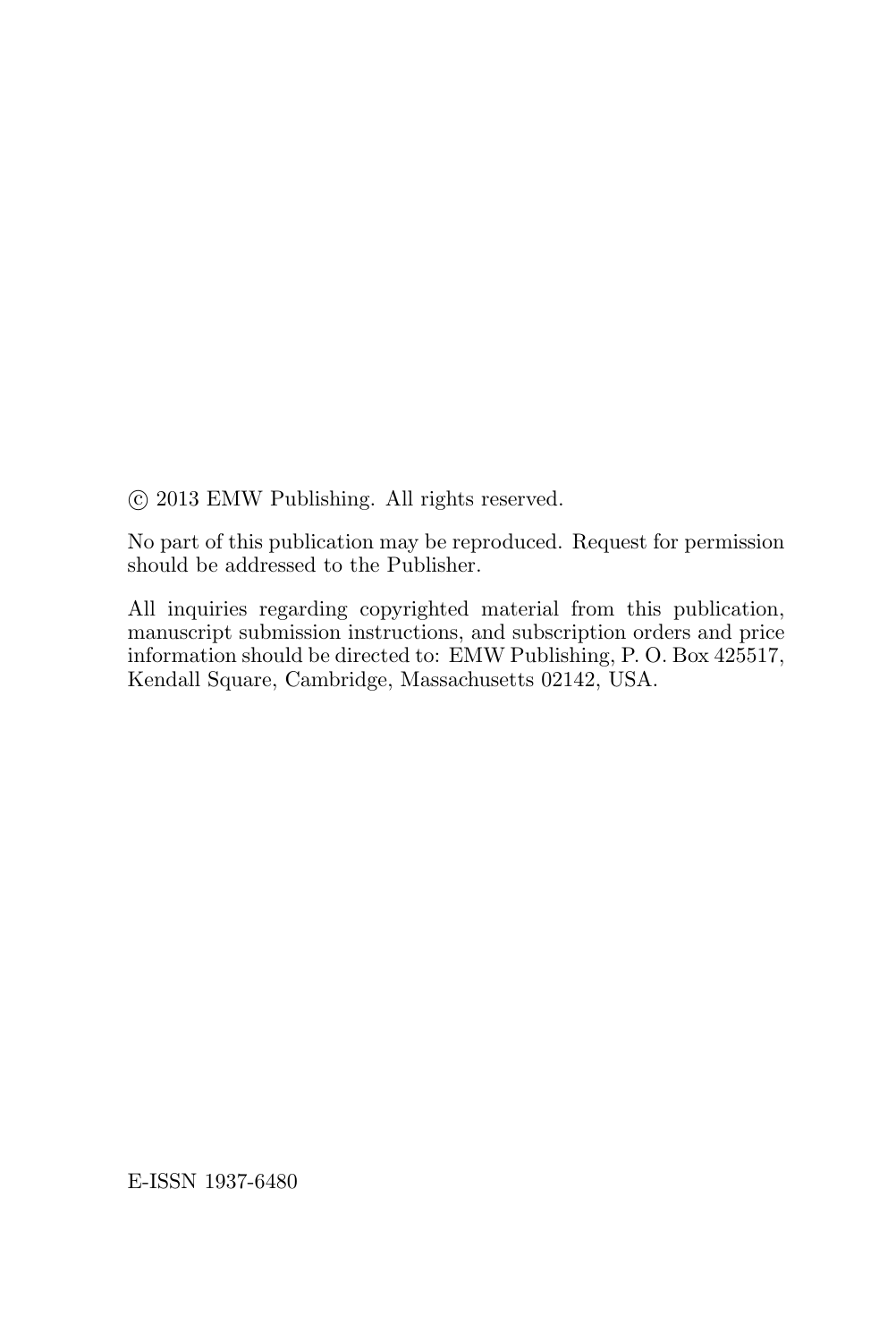## ELECTROMAGNETIC PIERL 39

Progress

In

Electromagnetics Research Letters

Chief Editor: Weng Cho Chew

EMW Publishing Cambridge, Massachusetts, USA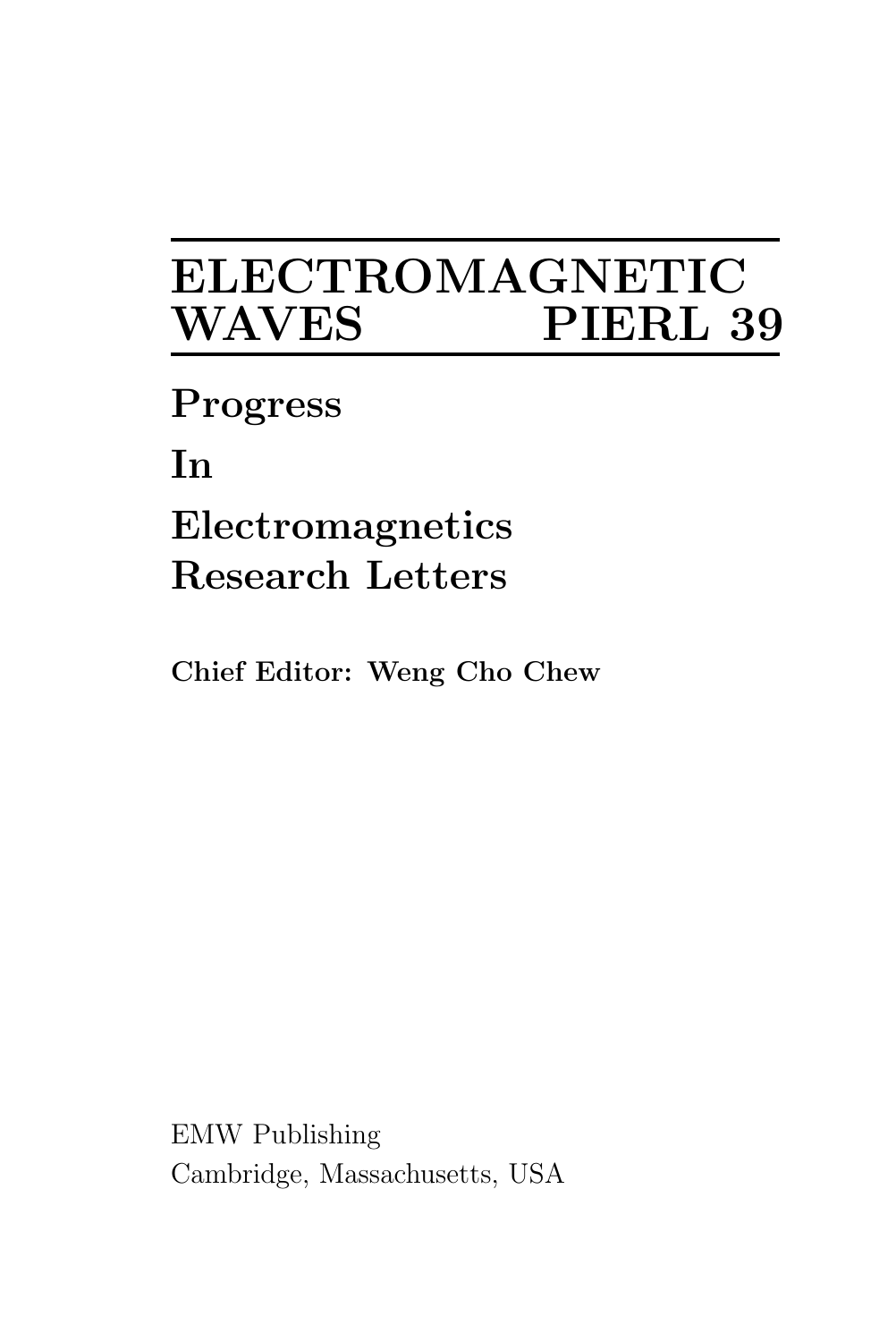## **CONTENTS**

## CONICAL BEAM WINDMILL-SHAPED ARRAY ANTENNA DESIGN BASED ON QUARTER-MODE SUBSTRATE INTEGRATED WAVEGUIDE

Cheng Jin, Rui Li, and Arokiaswami Alphones

#### A COMPACT FREQUENCY RECONFIGURABLE UNEQUAL U-SLOT ANTENNA WITH A WIDE TUNABILITY RANGE

Zhen Ren, Wentao Li, Le Xu, and Xiaowei Shi

#### A SIMPLE FILTERING-ANTENNA WITH COMPACT SIZE FOR WLAN APPLICATION

Shao-Li Zuo, Wei-Jun Wu, and Zhi-Ya Zhang

## ELECTROSTATICS OF A NANOWIRE INCLUDING NONLOCAL EFFECTS

Prabath Hewageegana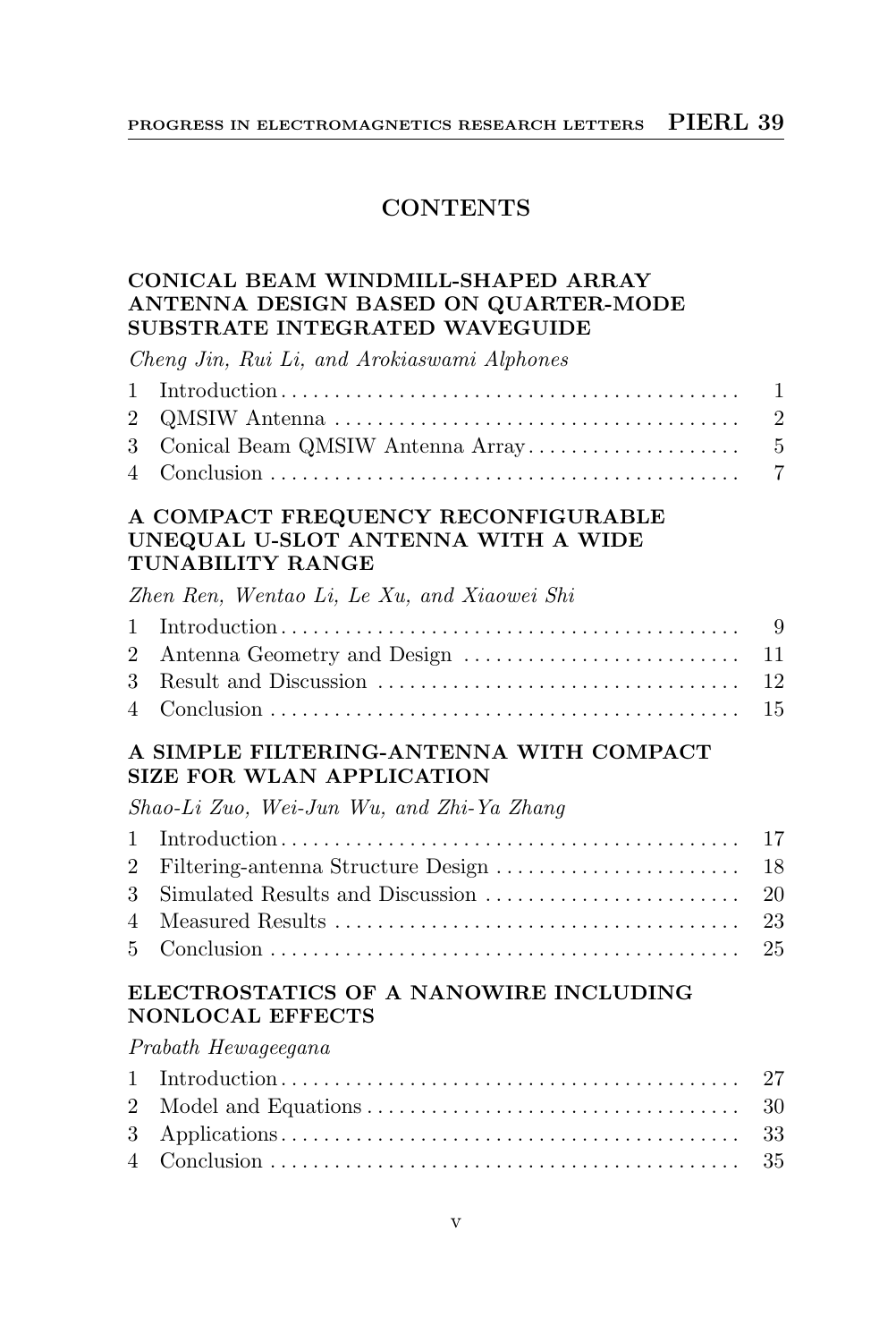## A COMPARISON OF ULTRA WIDE BAND CONVENTIONAL AND DIRECT DETECTION RADAR FOR CONCEALED HUMAN CARRIED EXPLOSIVES **DETECTION**

Stuart W. Harmer, Nicholas J. Bowring, Nacer D. Rezgui and David Andrews

## MINIATURIZED CROSSED-DIPOLE CIRCULARLY POLARIZED FRACTAL ANTENNA

Guo Liu, Liang Xu, and Zhensen Wu

#### EXPERIMENTAL VERIFICATION OF A TRIPLE BAND THIN RADAR ABSORBER METAMATERIAL FOR OBLIQUE INCIDENCE APPLICATIONS

### Mahmoud A. Abdalla

## DESIGN OF AN S-BAND TWO-WAY INVERTED ASYMMETRICAL DOHERTY POWER AMPLIFIER FOR LONG TERM EVOLUTION APPLICATIONS

Hai-Jin Zhou and Hua Feng Wu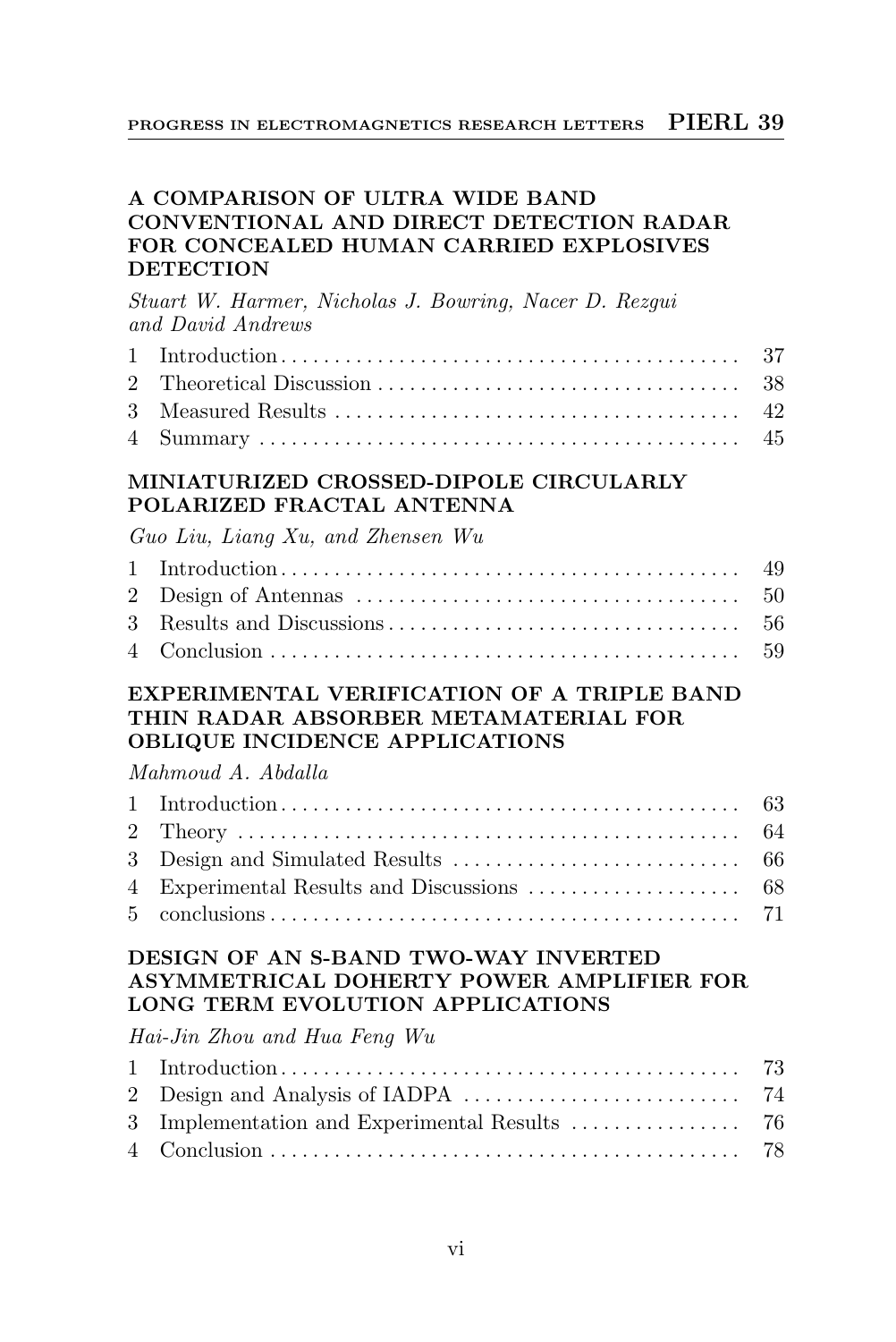## A NEW QUALITY INDICATOR FOR WIDEBAND UN-TERMINATION BY USING REFLECTIVE STANDARDS

José Fayos-Fernández, Antonio Lozano-Guerrero and Juan Monz´o-Cabrera

## A FOLDED SLOT ANTENNA WITH PRE-ETCHED CAVITY AND BCB SUPPORT MEMBRANE ON SILICON WAFER

Tian Xi Wang, Mei Han, and Le Luo

## A COMPACT CPW-FED MONOPOLE ANTENNA WITH TRIPLE BANDS FOR WLAN/WiMAX APPLICATIONS

Liang Dong, Zhiya Zhang, Wang Li, and Guang Fu

## MULTIBAND SLOT ANTENNAS FOR METAL BACK COVER MOBILE HANDSETS

Jiangwei Zhong, Robert M. Edwards, Lei Ma, and Xiaowei Sun

| 2 Consideration of the Slot Shape and Feed Structure  116 |  |
|-----------------------------------------------------------|--|
|                                                           |  |
| 4 Antenna Design, Construction and Characteristics  120   |  |
|                                                           |  |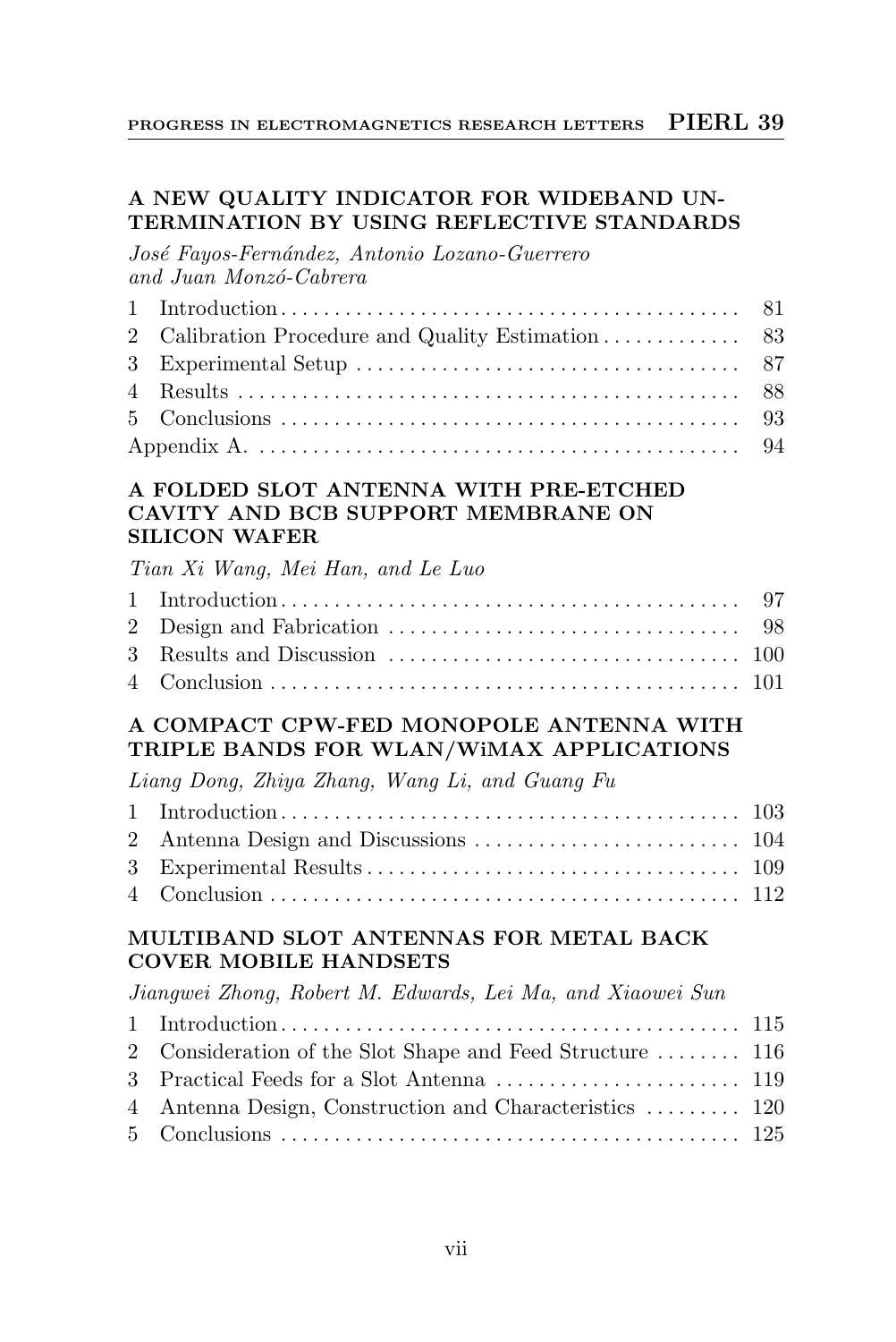## A KIND OF COAXIAL RESONATOR STRUCTURE WITH LOW MULTIPACTOR RISK

| Xumin Yu, Xiaohong Tang, Juan Wang, Dan Tang, and Xinyang He |  |
|--------------------------------------------------------------|--|
|                                                              |  |
|                                                              |  |
|                                                              |  |
|                                                              |  |
|                                                              |  |
|                                                              |  |

## INTEGRATED COMPACT CIRCULAR POLARIZATION ANNULAR RING SLOT ANTENNA DESIGN FOR RFID READER

## Junlin Zhang and Xiaoqing Yang

## COMPARATIVE EVALUATION OF UNCERTAINTY TR-ANSFORMATION FOR MEASURING COMPLEX-VALU-ED QUANTITIES

Yu Song Meng and Yueyan Shan

| 2 Parameter Representation and Transformation Methodologies 142 |  |
|-----------------------------------------------------------------|--|
| 3 Practical Evaluations and Comparisons  144                    |  |
|                                                                 |  |
|                                                                 |  |

## COMPACT WIDE STOPBAND QUASI-ELLIPTIC FUNCTION LOWPASS FILTER USING QUASI-LUMPED ELEMENTS

Chen Miao, Jin Xu, and Wen Wu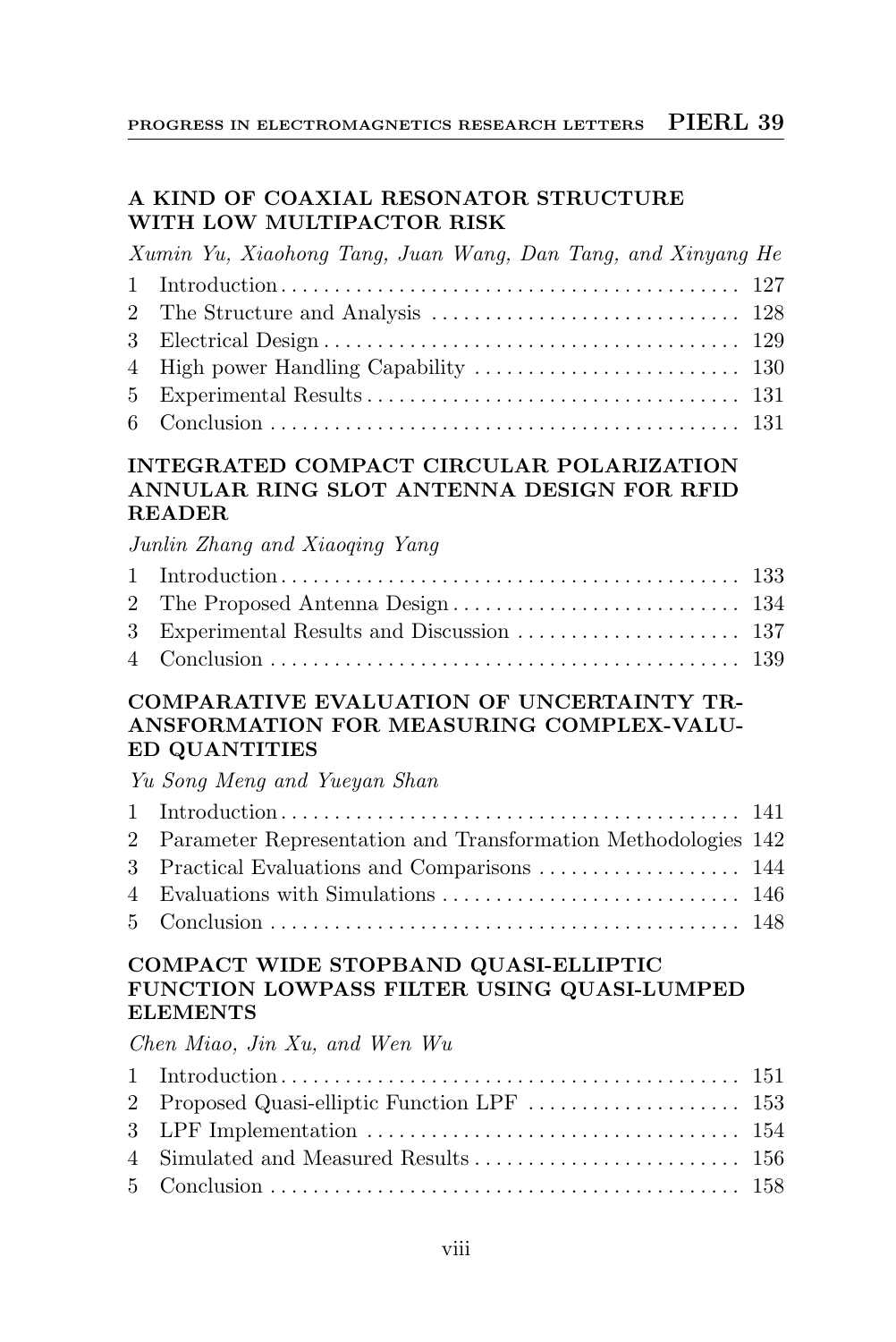#### PROGRESS IN ELECTROMAGNETICS RESEARCH LETTERS PIERL 39

## COMPACT MULTIPORT ARRAY WITH REDUCED MUTUAL COUPLING

Yantao Yu, Ying Jiang, Wenjiang Feng, Sahr Mbayo and Shiyong Chen

#### VECTOR CLUSTERING OF PASSIVE MILLIMETER WAVE IMAGES WITH LINEAR POLARIZATION FOR CONCEALED OBJECT DETECTION

Seokwon Yeom, Dong-Su Lee, Hyoung Lee, Jung-Young Son and Vladimir P. Guschin

| 2 Multi-channel Passive Millimeter Wave Imaging System 171 |  |
|------------------------------------------------------------|--|
|                                                            |  |
|                                                            |  |
|                                                            |  |

## TRUNCATED RHOMBUS-LIKE SLOTTED ANTENNAS WITH APERTURE COUPLING TECHNIQUE

Suzilawati Muhamud-Kayat, Mohd Tarmizi Ali Mohd Khairul Mohd Salleh, Mohd Hazri Mohd Rusli Nurulazlina Ramli and Hafiza Alias

## MATERIALS' INSERTION LOSS IN THREE FREQUENCY BANDS

Bazil Taha Ahmed, Ignacio Alvarez Calvo and José Luis Masa Campos